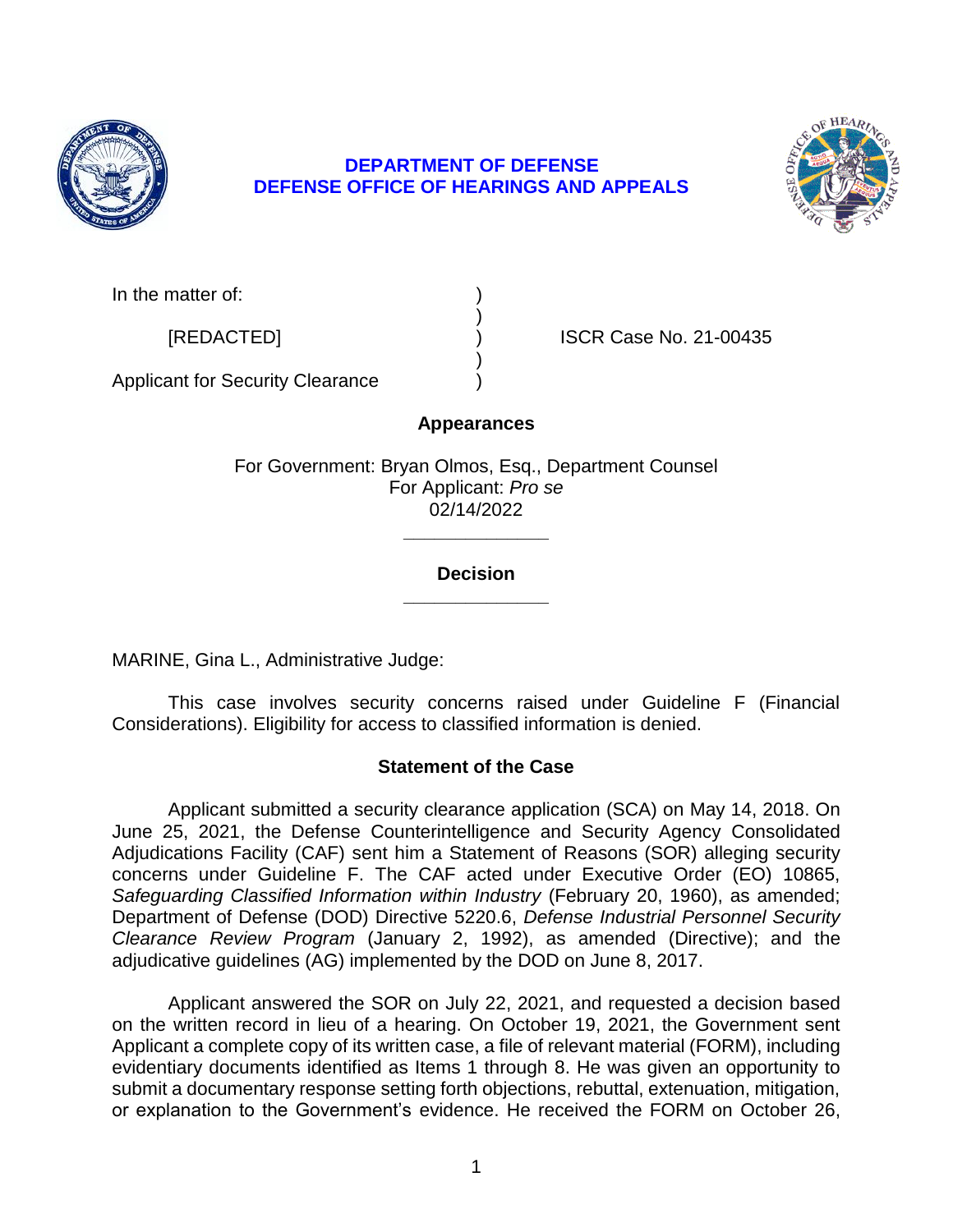2021, and did not respond to the FORM or object to the Government's evidence. Items 1 and 2 contain the pleadings in the case. Items 3 through 8 are admitted into evidence. The case was assigned to me on January 7, 2022.

### **Evidentiary Matter**

 Item 4 was not authenticated as required by Directive ¶ E3.1.20. However, I conclude that Applicant waived any objection to Item 4. The Government included in the FORM a prominent notice advising Applicant of his right to object to the admissibility of Item 4 on the ground that it was not authenticated. Applicant was also notified that if he did not raise any objection to Item 4 in his response to the FORM, or if he did not respond to the FORM, he could be considered to have waived any such objection, and that Item 4 could be considered as evidence in his case. As noted above, Applicant neither responded to the FORM nor objected to Item 4.

## **Findings of Fact**

 Applicant, age 36, is unmarried with a 13-year-old child who does not reside with him. He received his high school diploma in May 2004, and has been pursuing a bachelor's degree in business administration since June 2009. This is his first application for a security clearance. (Items 3, 4)

 The record indicates that Applicant initially applied for a security clearance while employed by Defense Contractor A, with whom he was employed as a warehouse clerk from at least April 2018 through January 2019. On a date not identified in the record, he became employed by another defense contractor, who is currently sponsoring his security clearance application. (Items 3, 4)

 The SOR alleged 14 delinquent debts totaling \$35,356, including a \$1,009 judgment for a charged-off credit-card account; three medical accounts totaling \$1,245; and 10 federal student loan accounts totaling \$33,102. In his SOR answer, Applicant admitted each alleged debt. He did not proffer any explanation or documents in response to the SOR allegations. (Items 1, 2)

 Applicant attributed his delinquent debts generally to unemployment and the lack of a steady income; and his medical debts more specifically to expenses associated with an emergency-room visit at a time when he did not have health insurance in 2018. He did not proffer any details or corroborating documents concerning his relevant income and expense history or his ability to repay his debts. The record did not indicate whether he provides child support or other financial support for his child. (Items 3, 4)

 Following his high school graduation, Applicant was unemployed, for reasons not indicated in the record, until May 2006. He worked full time as a loader/unloader for a warehouse restoration business through January 2011, when the business shut down due to the economic recession. He became unemployed again through May 2013 (except for a month between November 2011 and December 2011 when he found part-time seasonal work as a driver helper/package handler for a shipping company; and two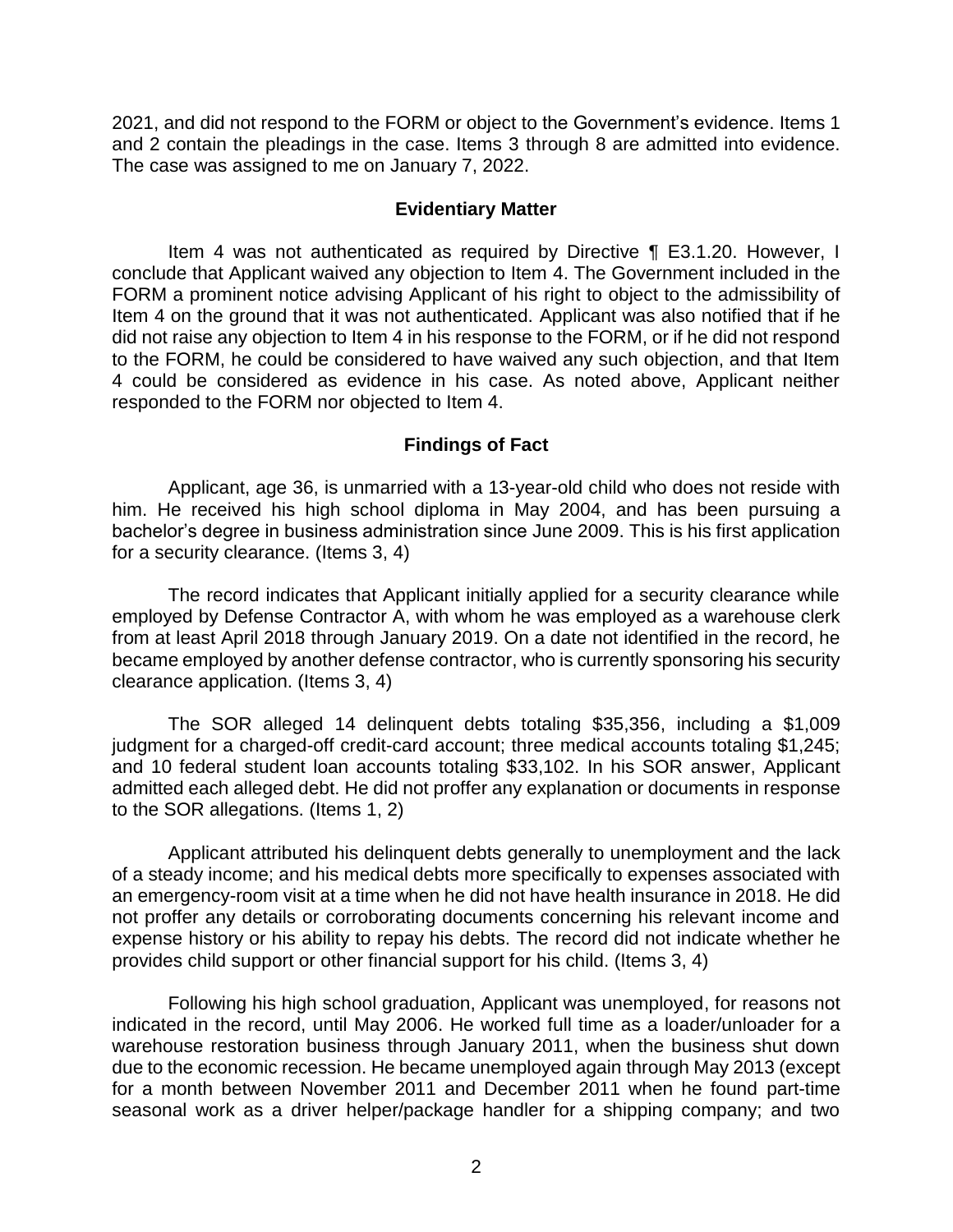months between March 2013 and May 2013 when he worked part time for a temporary employment agency). He was employed full time as a machine operator from May 2013 until he was laid off in December 2013. He was unemployed again until he found part- time work in July 2015 as a package handler with another shipping company. He regained full-time employment in August 2016 as a shipping specialist for a communications technology company. He ended his part-time position in March 2017 due to its incompatibility with his full-time work schedule. He left his full-time position in April 2018 for a better job and career advancement opportunity with Defense Contractor 1. (Items 3, 4)

 On three occasions in January 2019, Applicant was interviewed in connection with his security clearance background investigation. He described his then financial situation as stable due to his gainful employment. He did not anticipate any further financial proffered his own plan to better manage his finances by ensuring that he paid his bills on problems unless he were to lose his job. He did not receive any financial counseling, but time and working with his creditors to resolve his delinquent debts. (Item 4)

 A few weeks after his initial interview in January 2019, Applicant contacted the creditors for his medical and student loan debts, but did not take any action to resolve his credit-card debt. He was unsuccessful in making arrangements to pay his student loan debts because he was not able to make an immediate payment. He anticipated that he would be ready to make a payment the following month. He apparently set up a payment arrangements or payments made towards either his medical or student loan debts. He maintained that his medical debt creditor would only release a statement once there was arrangement to pay his medical debts. However, he did not proffer proof of any payment a \$0 balance. (Item 4)

 it showed that he financed the purchase of a \$15,541 automobile in May 2020 with a \$415 monthly payment, which was then in current status. His July 2018, October 2019, and March 2021 credit reports disclosed that two unresolved medical debts, which existed at the time the SOR was issued, were not alleged: a \$36 account and a \$674 account. Applicant attributed them to the same emergency room visit as those alleged in the SOR. Applicant's March 2021 credit report revealed no new delinquent debts. However, (Item 4 at 3; Items 6, 7, 8)

 In 2013, Applicant consumed alcohol at a friend's home. On his drive from his friend's home, he was pulled over by a police officer due to him swerving his vehicle. Applicant admitted that he knew it was a bad decision to drive after consuming alcohol, but did so anyway because he wanted to celebrate the fourth of July holiday. He was arrested and charged with misdemeanor driving under the influence (DUI) for which he pled guilty. The court sentenced him to 90 days in jail, which was suspended pending his successful completion of 24 months of probation and payment of a \$1,500 fine. The record did not indicate whether Applicant successfully completed his probation and paid his fine. Applicant asserted that there is zero likelihood of another DUI offense as he will never again drive after consuming alcohol. (Item 4 at 1-2, 4)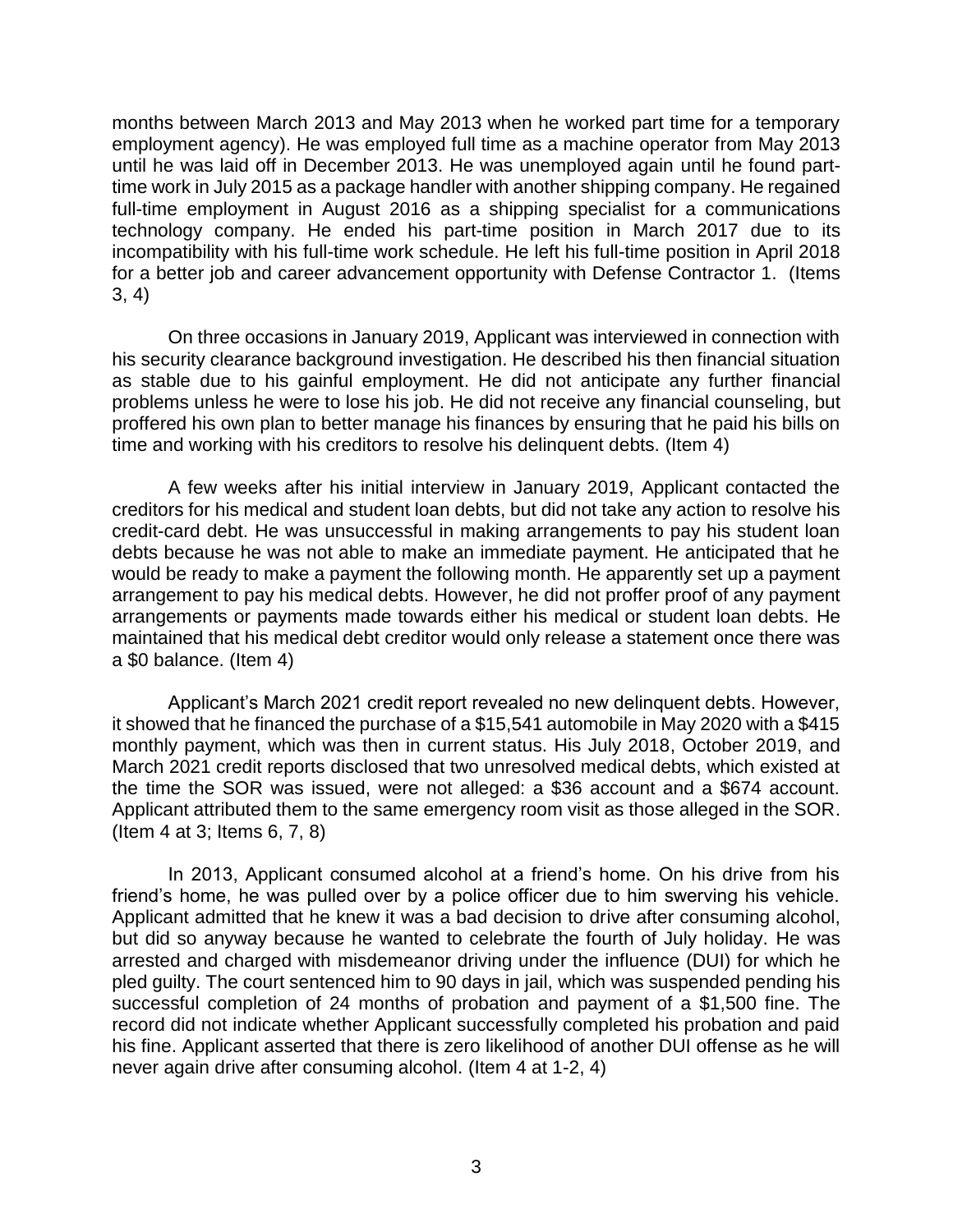Applicant failed to timely pay his federal and state taxes in tax year 2016. He claimed that he did not have money to pay them. He reported that he owed approximately \$130 for his state taxes, but did not specify an amount for his federal taxes. His tax year 2017 refunds were applied to resolve them. (Item 3 at 35; Item 4 at 4)

 In 2018, Applicant replaced his expired license plate with a valid license plate he borrowed from his cousin. He received a citation for which he paid a fine and court costs totaling \$387. (Item 4 at 2)

 Applicant's 2013 DUI, 2016 tax debt, and 2018 citation were not alleged in the SOR. Thus, I will consider them only to evaluate mitigation and the whole-person concept.

#### **Policies**

 "[N]o one has a 'right' to a security clearance." (*Department of the Navy v. Egan*, 484 U.S. 518, 528 (1988)). As Commander in Chief, the President has the authority to "control access to information bearing on national security and to determine whether an individual is sufficiently trustworthy to have access to such information." (*Egan* at 527). The President has authorized the Secretary of Defense or his designee to grant applicants eligibility for access to classified information "only upon a finding that it is clearly consistent with the national interest to do so." (EO 10865 § 2)

 Eligibility for a security clearance is predicated upon the applicant meeting the criteria contained in the AG. These guidelines are not inflexible rules of law. Instead, recognizing the complexities of human behavior, an administrative judge applies these guidelines in conjunction with an evaluation of the whole person. An administrative administrative judge must consider all available and reliable information about the person, judge's overarching adjudicative goal is a fair, impartial, and commonsense decision. An past and present, favorable and unfavorable.

 The Government reposes a high degree of trust and confidence in persons with access to classified information. This relationship transcends normal duty hours and endures throughout off-duty hours. Decisions include, by necessity, consideration of the possible risk that the applicant may deliberately or inadvertently fail to safeguard classified information. Such decisions entail a certain degree of legally permissible extrapolation about potential, rather than actual, risk of compromise of classified information.

 Clearance decisions must be made "in terms of the national interest and shall in no sense be a determination as to the loyalty of the applicant concerned." (EO 10865 § 7). Thus, a decision to deny a security clearance is merely an indication the applicant has not met the strict guidelines the President and the Secretary of Defense have established for issuing a clearance.

 Initially, the Government must establish, by substantial evidence, conditions in the personal or professional history of the applicant that may disqualify the applicant from being eligible for access to classified information. The Government has the burden of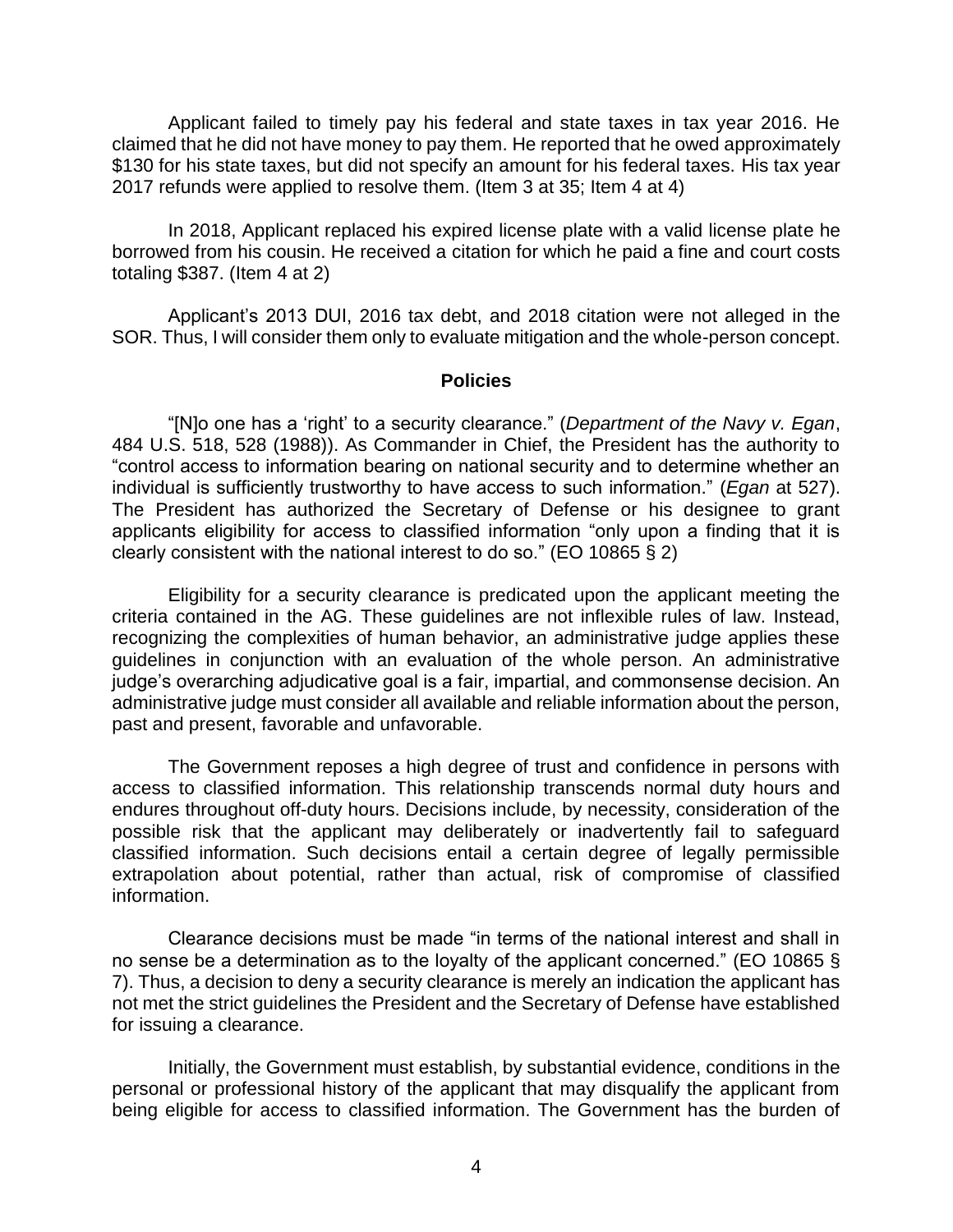establishing controverted facts alleged in the SOR. (*Egan*, 484 U.S. at 531). "Substantial evidence" is "more than a scintilla but less than a preponderance." (*See v. Washington Metro. Area Transit Auth.*, 36 F.3d 375, 380 (4th Cir. 1994)). The guidelines presume a nexus or rational connection between proven conduct under any of the criteria listed therein and an applicant's security suitability. ISCR Case No. 15-01253 at 3 (App. Bd. Apr. 20, 2016). Once the Government establishes a disqualifying condition by substantial evidence, the burden shifts to the applicant to rebut, explain, extenuate, or mitigate the facts. (Directive ¶ E3.1.15). An applicant has the burden of proving a mitigating condition, and the burden of disproving it never shifts to the Government. (ISCR Case No. 02-31154 at 5 (App. Bd. Sep. 22, 2005))

An applicant "has the ultimate burden of demonstrating that it is clearly consistent with the national interest to grant or continue his security clearance." (ISCR Case No. 01- 20700 at 3 (App. Bd. Dec. 19, 2002)). "[S]ecurity clearance determinations should err, if they must, on the side of denials." (*Egan*, 484 U.S. at 531; AG ¶ 2(b))

### **Analysis**

### **Guideline F: Financial Considerations**

The concern under this guideline is set out in AG ¶ 18:

Failure to live within one's means, satisfy debts, and meet financial obligations may indicate poor self-control, lack of judgment, or unwillingness to abide by rules and regulations, all of which can raise questions about an individual's reliability, trustworthiness, and ability to protect classified or sensitive information. Financial distress can also be caused or exacerbated by, and thus can be a possible indicator of, other issues of personnel security concern such as excessive gambling, mental health conditions, substance misuse, or alcohol abuse or dependence. An individual who is financially overextended is at greater risk of having to engage in illegal or otherwise questionable acts to generate funds . . . .

 This concern is broader than the possibility that a person might knowingly compromise classified information to raise money. It encompasses concerns about a person's self-control, judgment, and other qualities essential to protecting classified information. A person who is financially irresponsible may also be irresponsible, unconcerned, or negligent in handling and safeguarding classified information. (ISCR Case No. 11-05365 at 3 (App. Bd. May 1, 2012))

 The record evidence establishes the following disqualifying condition under this guideline: AG ¶ 19(c) (a history of not meeting financial obligations). Having considered all of the factors set forth in AG ¶ 20 that could mitigate the concern under this guideline, I find the following relevant:

AG ¶ 20(a): the behavior happened so long ago, was so infrequent, or occurred under such circumstances that it is unlikely to recur and does not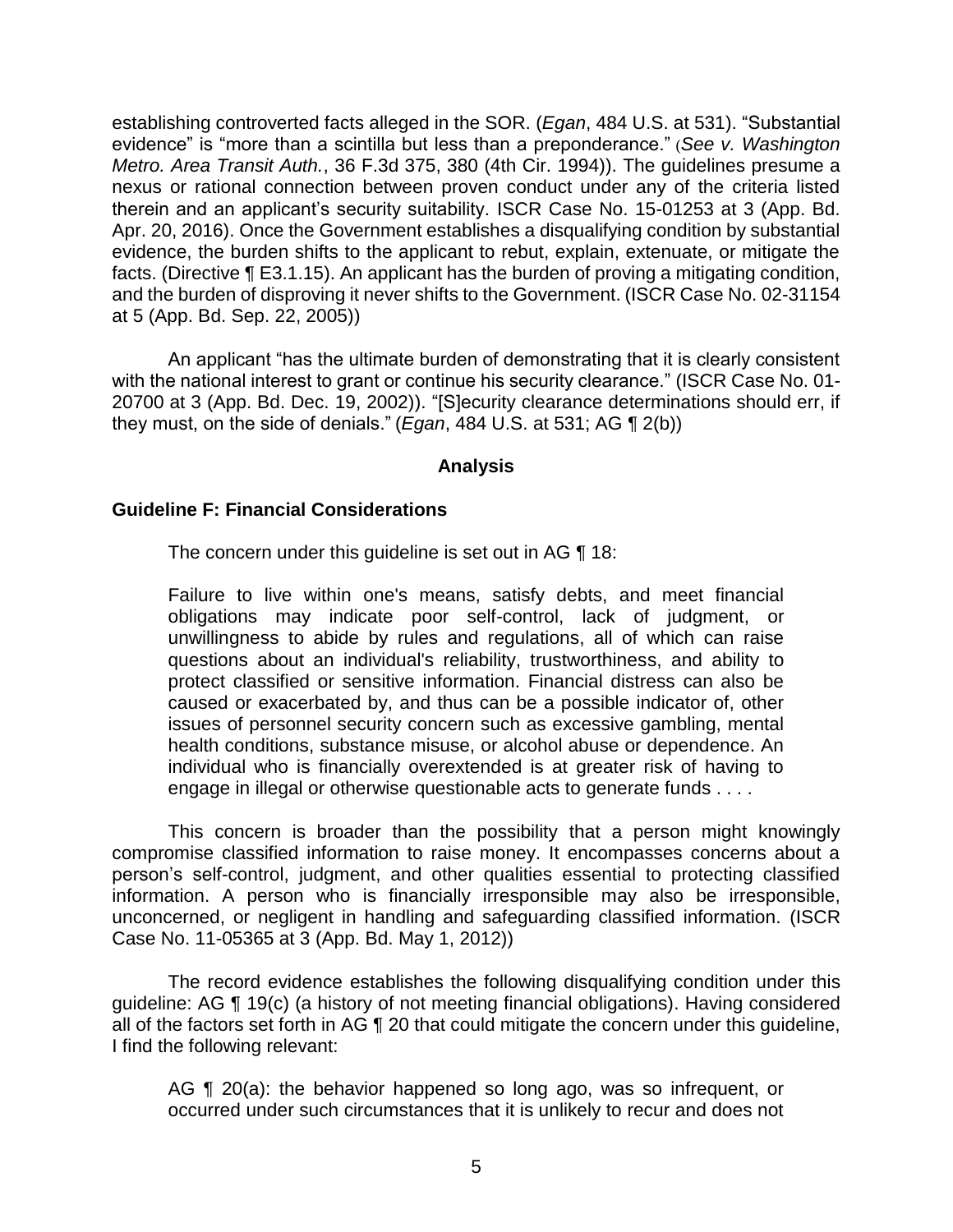cast doubt on the individual's current reliability, trustworthiness, or good judgment;

AG ¶ 20(b): the conditions that resulted in the financial problem were largely beyond the person's control (e.g., loss of employment, a business clear victimization by predatory lending practices, or identity theft), and the downturn, unexpected medical emergency, a death, divorce or separation, individual acted responsibly under the circumstances;

AG ¶ 20(d): the individual initiated and is adhering to a good-faith effort to repay overdue creditors or otherwise resolve debts; and

AG  $\P$  20(g): the individual has made arrangements with the appropriate tax authority to file or pay the amount owed and is in compliance with those arrangements.

AG ¶ 20(b) applies to the extent that Applicant's medical debts were attributable to his lack of health insurance and other debts to his unsteady work history. However, I am unable to fully apply AG ¶ 20(b) because the record lacked sufficient detail for me to conclude that his debts persisted largely due to circumstances beyond his control or that he acted responsibly to resolve his debts, particularly since he has been gainfully employed since April 2018. Moreover, it is reasonable to assume that his 2013 DUI and 2018 citation, which were not circumstances beyond his control, negatively impacted his finances.

 Applicant failed to establish that he resolved any of the delinquent debts alleged in the SOR, including a significant amount of federal student loan debt. His 2016 tax debts were passively resolved via tax refunds. Without documentary proof, I am unable to conclude that he made arrangements or payments towards his student loan and medical debts as he claimed. I also am unable to conclude that his indebtedness is not likely to recur and no longer casts doubt on his reliability, trustworthiness, or good judgment. Thus, I find that Applicant has not mitigated the Guideline F concerns at this time. AG ¶¶ 20(a), (b), (d), and (g) are not established.

### **Whole-Person Analysis**

 Under AG ¶ 2(c), the ultimate determination of whether the granting or continuing of national security eligibility is clearly consistent with the interests of national security must be an overall commonsense judgment based upon careful consideration of the adjudicative guidelines, each of which is to be evaluated in the context of the whole person. An administrative judge should consider the nine adjudicative process factors listed at AG  $\P$  2(d):

(1) the nature, extent, and seriousness of the conduct; (2) the circumstances surrounding the conduct, to include knowledgeable participation; (3) the frequency and recency of the conduct; (4) the individual's age and maturity at the time of the conduct; (5) the extent to